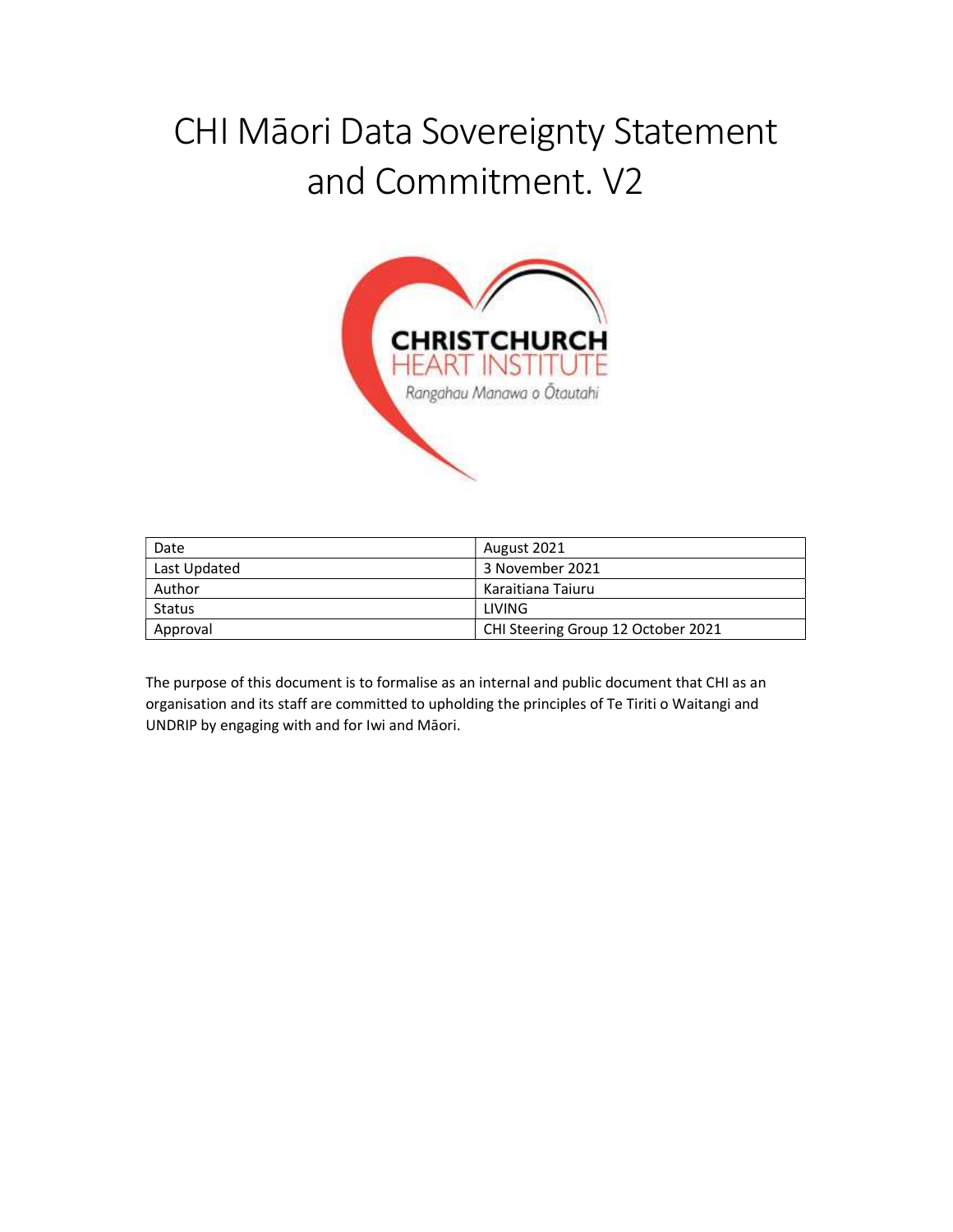# Contents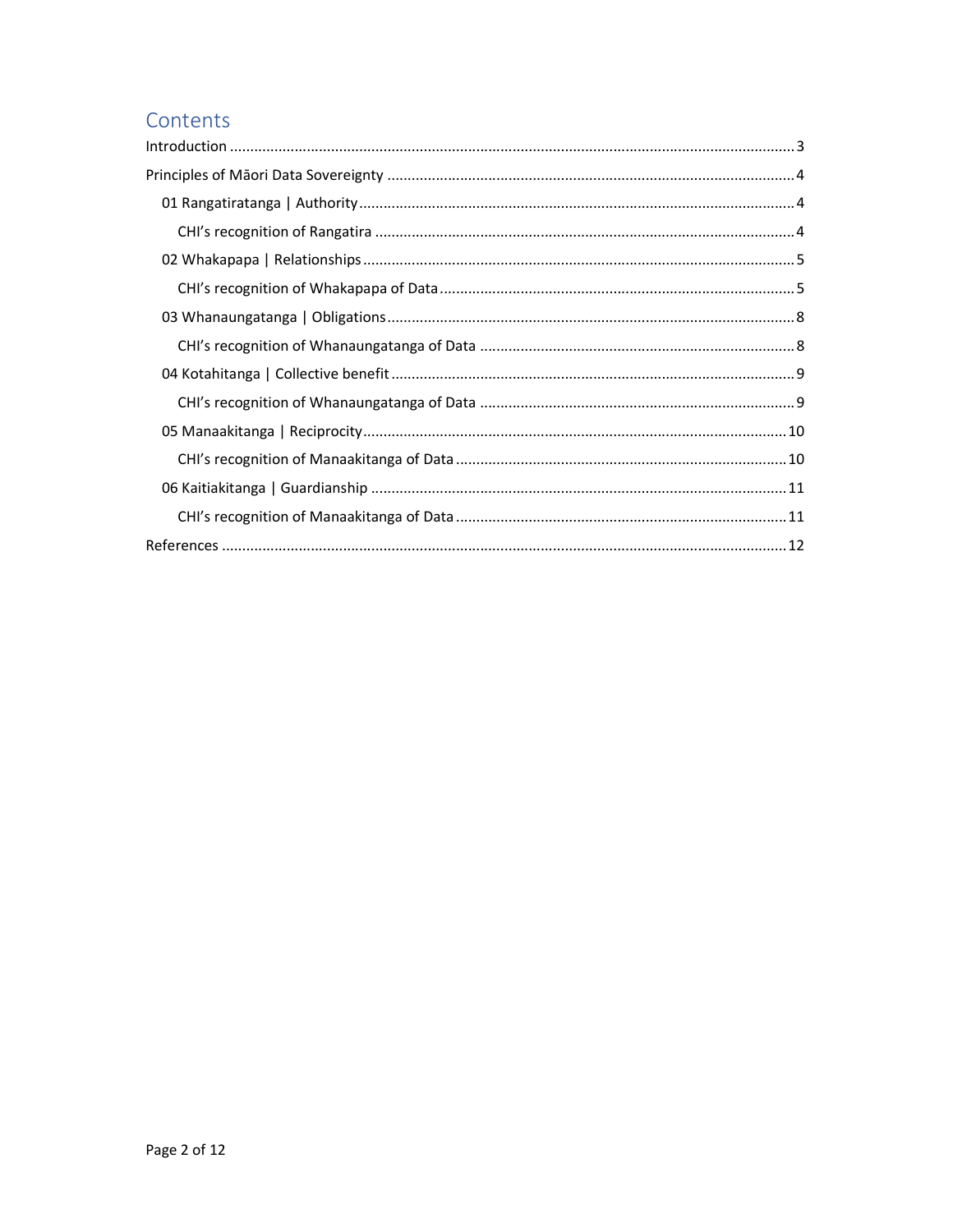# Introduction

The Christchurch Heart Institute (CHI) recognise their Te Tiriti obligations and that Māori Data is a Taonga. Therefore, the CHI will treat Māori Data as a taonga and recognise that all data whether digital or biological, identifiable or deanonymized has a whakapapa.

Māori Data is information or knowledge, in any format or medium, which is about, from, produced by Māori, describes Māori and the environments Māori have relationships with, made by Māori or contains any Māori content or association or may affect Māori, whānau, hapū, iwi and Māori organisations either collectively or individually (Taiuru, 2020).

The Christchurch Heart Institute identify and use the following definitions related to Māori Data Sovereignty:

"Māori Data Sovereignty refers to the inherent rights and interests of Māori, whānau, hapū, iwi and Māori organisations have in relation to the creation, collection, access, analysis, interpretation, management, dissemination, re-use and control of data relating to Māori, whānau, hapū, iwi and Māori organisations as guaranteed in He Whakaputanga and or Te Tiriti and the provided recognition of rights with the United Deceleration of Rights of Indigenous Peoples" (Taiuru, 2020).

"Marae/Rūnanga Data Sovereignty refers to the inherent rights and interests of Marae/Rūnanga (individual or collectively) in relation to the creation, collection, access, analysis, interpretation, management, dissemination, re-use and control of data relating to a Marae/Rūnanga as inherited by whakapapa with mana atua, mana tangata and or reflected in He Whakaputanga and or Te Tiriti and provided recognition of rights with the United Declaration of Rights of Indigenous Peoples " (Taiuru, 2020).

"Rōpū Māori Data Sovereignty refers to the inherent rights and interests of Māori organisations (commercial, not for profit, collectives, representatives, consortiums) have in relation to the creation, collection, access, analysis, interpretation, management, dissemination, re-use and control of data relating to Māori organisations Māori Peoples as inherited by whakapapa with mana atua, mana tangata and or guaranteed to Māori Peoples members in He Whakaputanga, Te Tiriti and the provided recognition of rights with the United Declaration of Rights of Indigenous Peoples" " (Taiuru, 2020).

"Whānau Māori Data Sovereignty refers to the inherent rights and interests Whānau Māori, whānau have in relation to the creation, collection, access, analysis, interpretation, management, dissemination, re-use and control of data relating to whānau Māori as inherited by whakapapa with mana atua, mana tangata and as guaranteed in He Whakaputanga and or Te Tiriti and the provided recognition of rights with the United Declaration of Rights of Indigenous Peoples" (Taiuru, 2020).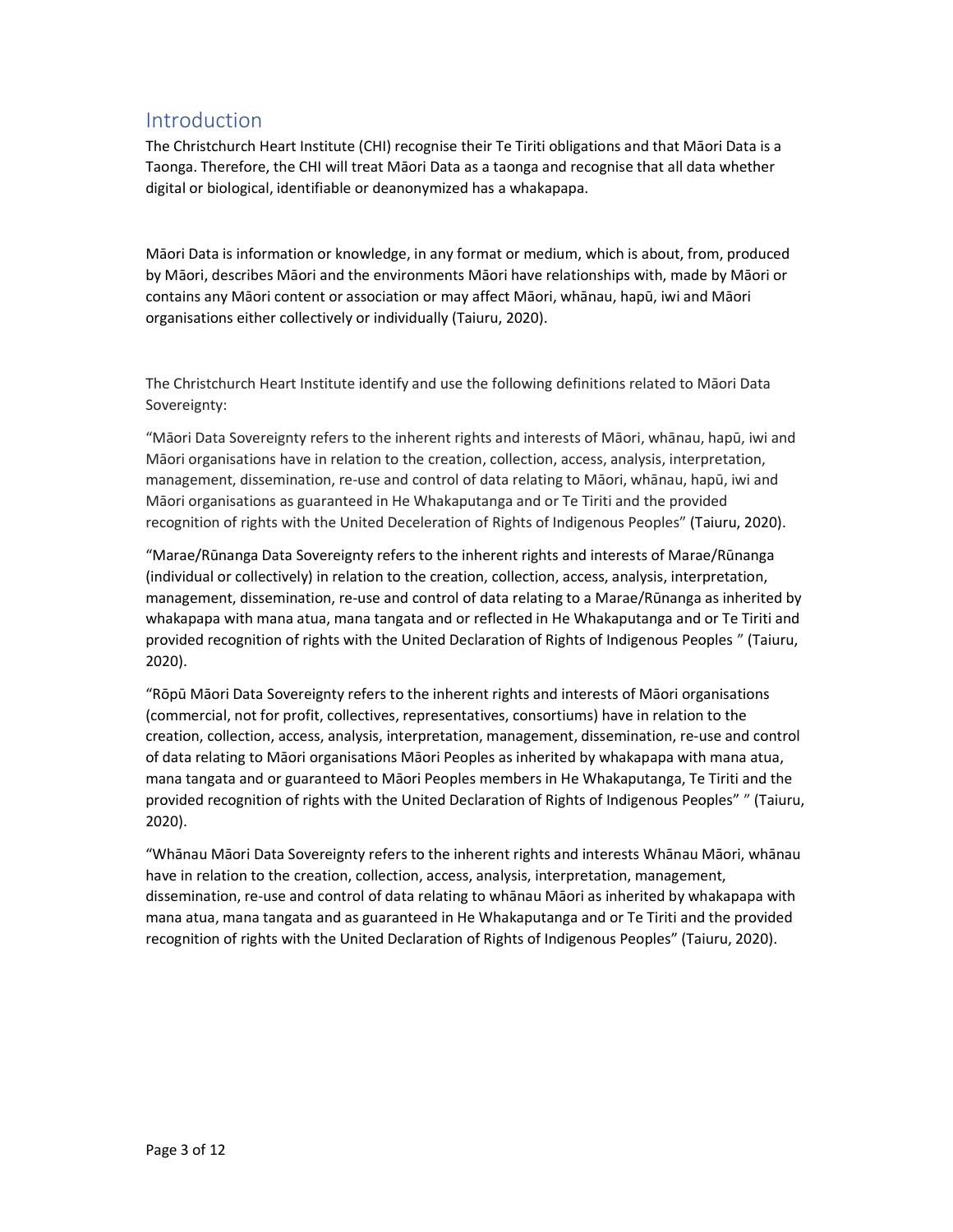# Principles of Māori Data Sovereignty

The CHI follow the Māori Data Sovereignty Principles as described by Te Mana Raraunga<sup>1</sup>.

# 01 Rangatiratanga | Authority

- 1.1 Control. Māori have an inherent right to exercise control over Māori data and Māori data ecosystems. This right includes, but is not limited to, the creation, collection, access, analysis, interpretation, management, security, dissemination, use and reuse of Māori data.
- 1.2 Jurisdiction. Decisions about the physical and virtual storage of Māori data shall enhance control for current and future generations. Whenever possible, Māori data shall be stored in Aotearoa New Zealand.
- 1.3 Self-determination. Māori have the right to data that is relevant and empowers sustainable selfdetermination and effective self-governance.

## CHI's recognition of Rangatira

The CHI Data Governance Group has a Māori data expert representative who also works with the CHI database administration team to ensure Māori, whānau, hapū and Iwi rights and desires are considered.

All CHI Data is stored in New Zealand servers unless otherwise stated. If the data is to be stored overseas, then the donor of the data is notified and may choose to remove their permission for data to be used.

All Data is used in research outcomes that identify benefits and, in some cases, has the ability to empower Māori, whānau, hapū and Iwi tino rangatiratanga.

-

<sup>1</sup>https://www.temanararaunga.maori.nz/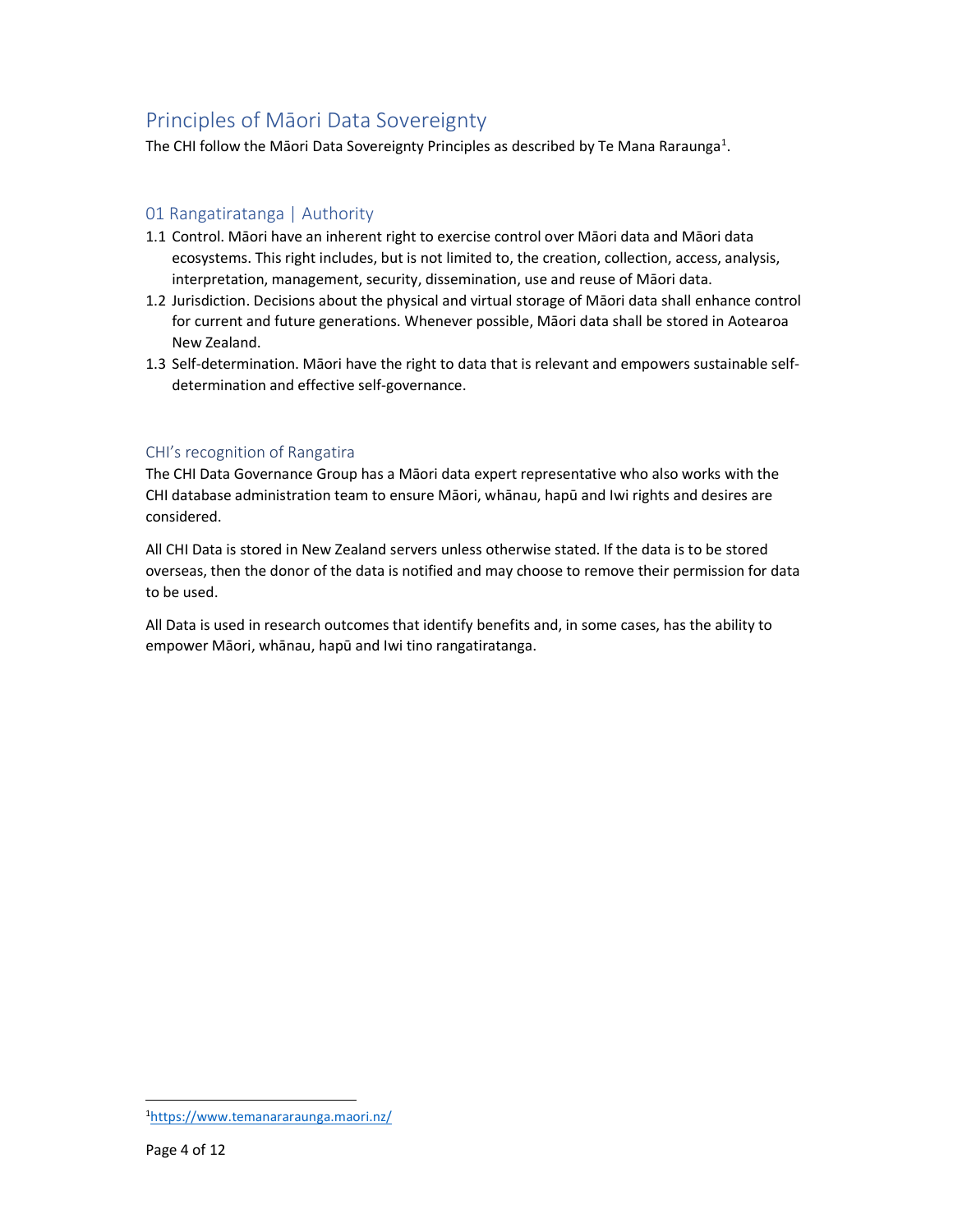# 02 Whakapapa | Relationships

2.1 Context. All data has a whakapapa (genealogy). Accurate metadata should, at minimum, provide information about the provenance of the data, the purpose(s) for its collection, the context of its collection, and the parties involved.

2.2 Data disaggregation. The ability to disaggregate Māori data increases its relevance for Māori communities and iwi. Māori data shall be collected and coded using categories that prioritise Māori needs and aspirations.

2.3 Future use. Current decision-making over data can have long-term consequences, good and bad, for future generations of Māori. A key goal of Māori data governance should be to protect against future harm.

## CHI's recognition of Whakapapa of Data

#### Iwi

The CHI database lists participants Iwi affiliation. Unlike many other databases that are Eurocentric and only allow a maximum of three iwi that are based on StatsNZ iwi list and not a mixture of traditional Iwi and post treaty settlement Iwi groups, the CHI Database recognises all Iwi groups (described below) and allows an individual to select as many as they identify to.

CHI use the following definition of Iwi as widely recognised in te ao Māori:

"A collective of a number of whānau and hapū that trace their ancestry to a common ancestor. An Iwi usually is comprised of two or more hapū, although a number of smaller iwi have marae but no hapū."

In addition to traditional Iwi, CHI recognises following Iwi groupings as recognised in New Zealand Legislation and by Te Puni Kōkiri<sup>2</sup>:

#### Electoral Iwi Organisation and Other Māori Organisation

For the purposes of sections 111A to 111F of the Electoral Act 1993, iwi organisation and other Māori organisation means any organisation listed in the Schedule.

#### Iwi Authority/Other Iwi Authority

The term "iwi authority" is defined in the RMA only for the purposes of that Act. An iwi authority is not, therefore, necessarily the same thing as other representative iwi organisations recognised by the Crown. Consequently, entry as an "Other Iwi Authority" does not in itself specifically imply formal Crown recognition of that group as an iwi, nor formal Crown recognition of that "iwi authority" to act on behalf of that group.

-

<sup>2</sup> http://www.tpk.govt.nz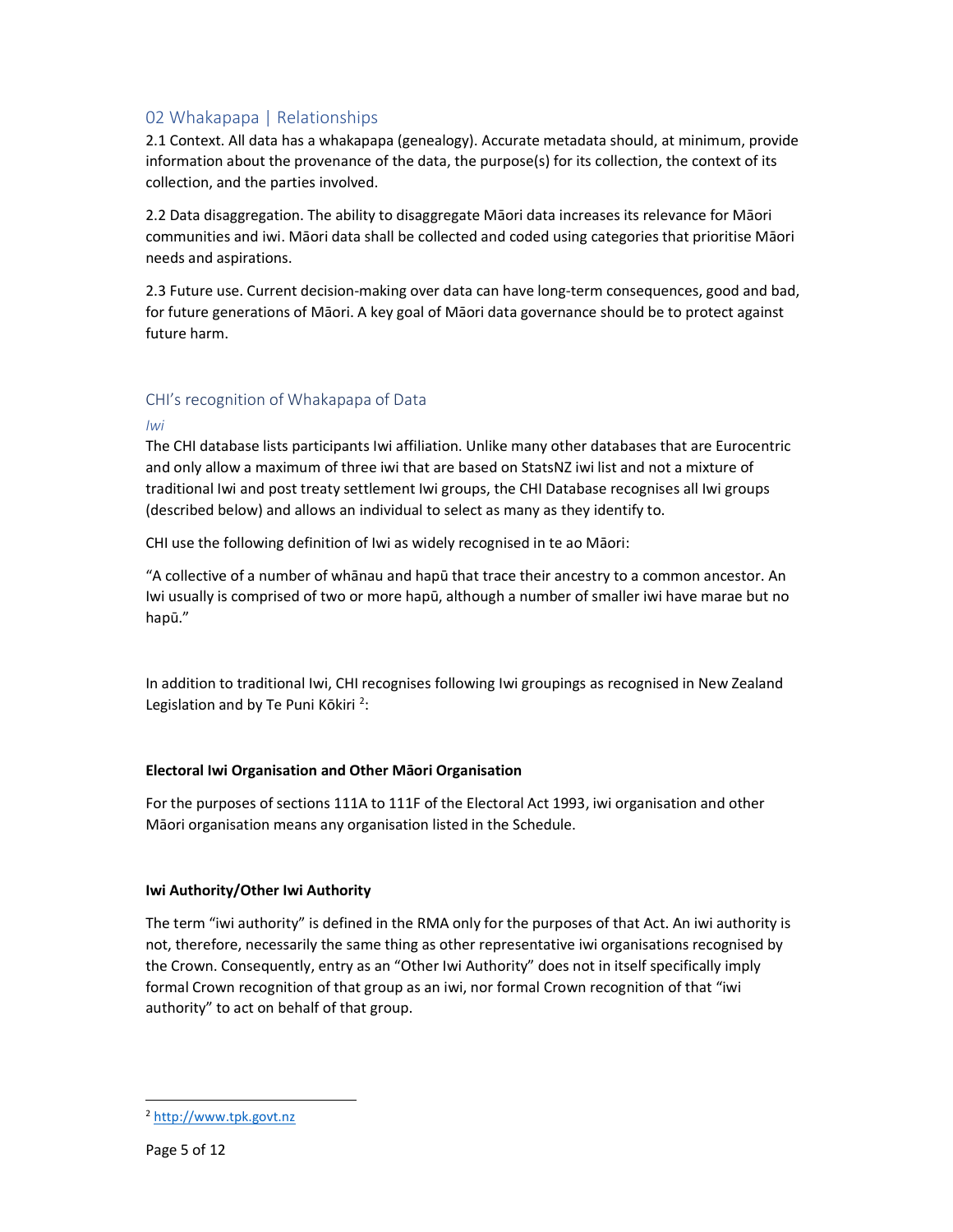#### Iwi Aquaculture Organisation (IAO)

Iwi Aquaculture Organisation under the Māori Commercial Aquaculture Claims Settlement Act 2004<sup>3</sup> an iwi aquaculture organisation is also a mandated iwi organisation under the Māori Fisheries Act 2004, authorised to act on behalf of its iwi in relation to aquaculture claims and aquaculture settlement assets.

## Mandated iwi organisation in the Māori Fisheries Act (MIO)

Recognised iwi organisation in the Maori Fisheries Act 2004<sup>4</sup> when a recognised iwi organisation has met the governance criteria set out in the Māori Fisheries Act it is entitled to receive fisheries assets as the mandated iwi organisation for that iwi. There can be only one mandated iwi organisation per iwi.

## Iwi authority

Resource Management Act consultation the authority which represents an iwi for the purposes of the Resource Management Act 1991 (RMA) and which is recognised by that iwi as having authority to do so. Note that the term "iwi authority" is defined in the RMA only for the purposes of that Act. This does not in itself specifically imply formal Crown recognition of that group as an iwi, nor formal recognition by the Crown of that "iwi authority" to act on behalf of that iwi.

#### Post-Treaty settlement governance entity

Post-Treaty settlement governance entity the representative organisation established after a Treaty settlement with the Crown that has the purpose of representing the iwi members and managing any assets resulting from the settlement.

## Recognised iwi in the Māori Fisheries Act

Recognised iwi in the Maori Fisheries Act 2004. The Act identified a finite list of iwi for the purposes of allocation of fisheries assets; the list is comprehensive and means that all Māori can affiliate by whakapapa to at least one iwi.

## Recognised iwi organisation in the Māori Fisheries Act (RIO)

Recognised iwi organisation in the Maori Fisheries Act 2004. an organisation recognised by Te Ohu Kai Moana Trustee Limited<sup>5</sup> under section 27 as representing a particular iwi but not to receive fisheries assets; each iwi can have only one recognised iwi organisation; see Schedule 4 of the Act for the full list.

-

<sup>&</sup>lt;sup>3</sup> https://www.legislation.govt.nz/act/public/2004/0107/latest/DLM324349.html

<sup>4</sup> https://www.legislation.govt.nz/act/public/2004/0078/latest/DLM311464.html

<sup>5</sup> https://teohu.maori.nz/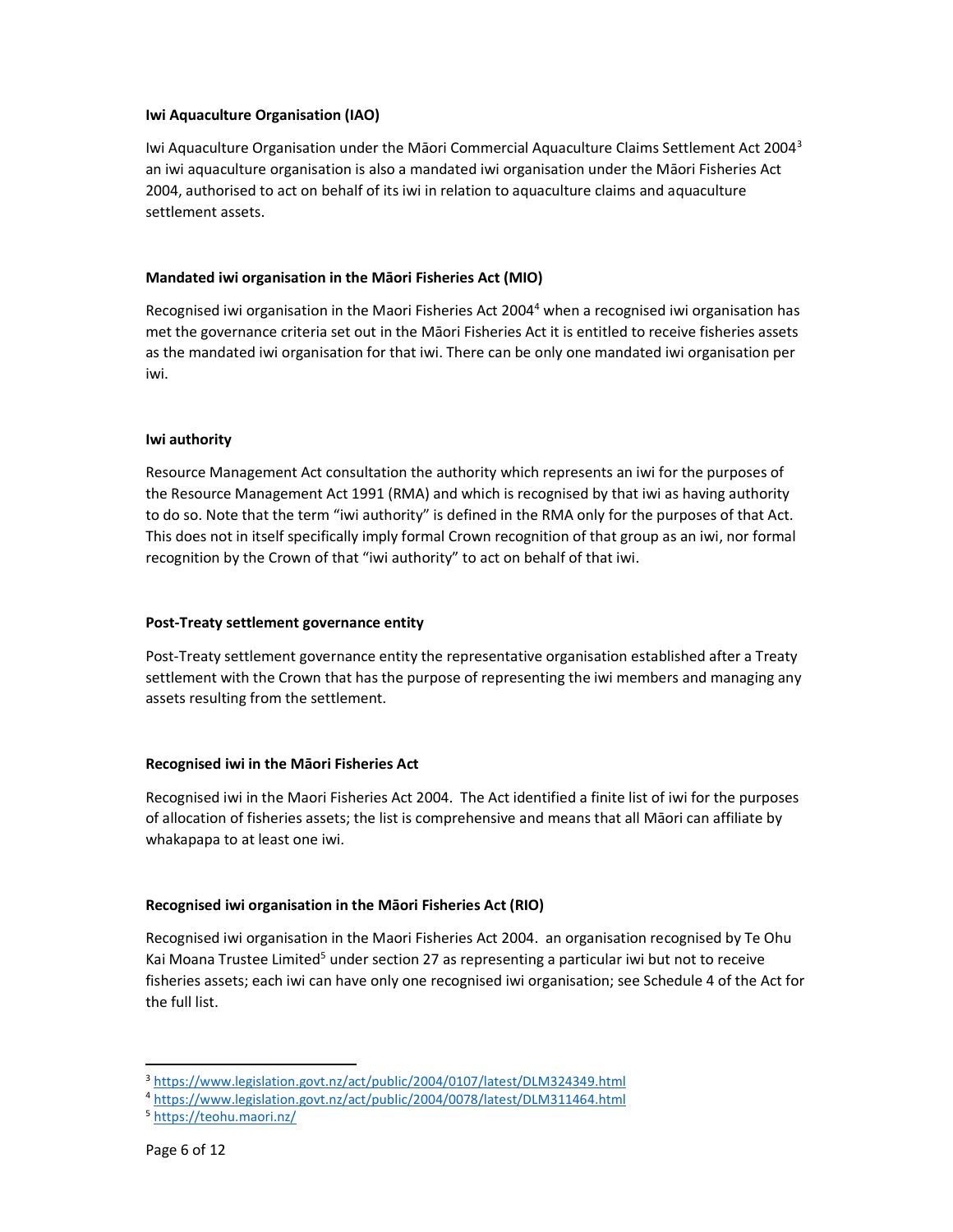#### Representative Māori Organisation in the Māori Fisheries Act 2004

Representative Maori Organisation in the Maori Fisheries Act 2004 under section 29 of the Māori Fisheries Act 2004 a Representative Māori Organisation is entitled to participate in the procedures to appoint of remove a member or alternate member of Te Kawai Taumata as provided for in Schedule 8, and to appoint a member of any committee of representatives established under section 116.

#### Representative Organisation

The organisation which holds a mandate to represent the specific kinship groups [hapū and iwi].

#### Hapū

A development that nationally and within te Ao Māori has never had an opportunity to do is to allow Māori to recognise their own hapū data sovereignty.

CHI have created the nation's first data set of Hapū names that allow an individual to select which hapū they identify to and created a new Hapū License that recognises the rangatiratanga, whakapapa, whanaungatanga, kotahitanga, kaitiakitanga and Te Tiriti principles.

Within the database, there is no limit to the number of hapū chosen.

#### Marae

CHI have created the nation's first data set of Marae names that allow an individual to select which marae they identify to and created a new Marae License that recognises the rangatiratanga, whakapapa, whanaungatanga, kotahitanga, kaitiakitanga and Te Tiriti principles.

This sub set will implemented at a later date when required.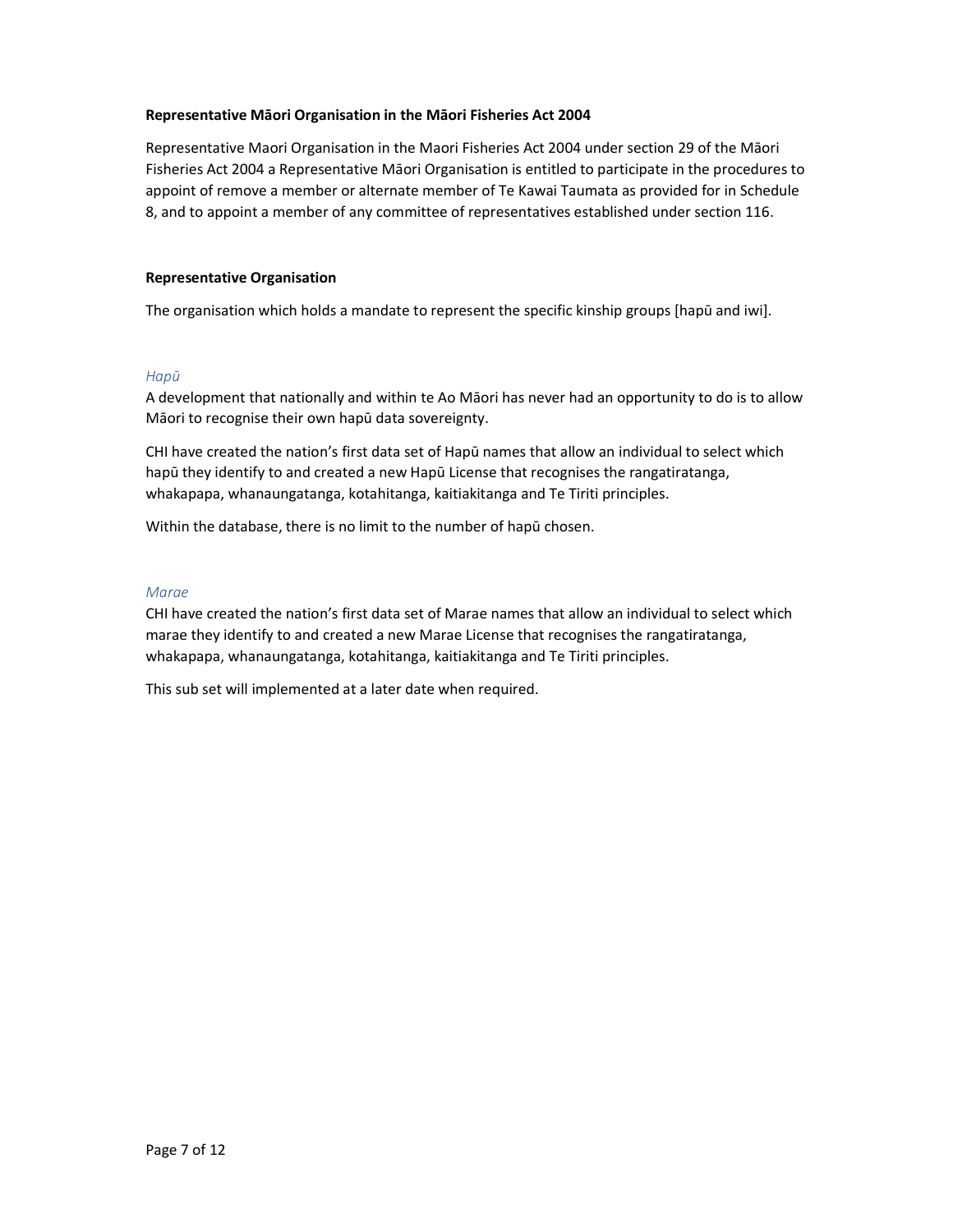# 03 Whanaungatanga | Obligations

3.1 Balancing rights. Individuals' rights (including privacy rights), risks and benefits in relation to data need to be balanced with those of the groups of which they are a part. In some contexts, collective Māori rights will prevail over those of individuals.

3.2 Accountabilities. Individuals and organisations responsible for the creation, collection, analysis, management, access, security or dissemination of Māori data are accountable to the communities, groups and individuals from whom the data derive.

## CHI's recognition of Whanaungatanga of Data

The CHI has recognised and implemented this principle with the Iwi, hapū and marae data sets that allow extraction of Māori data by Iwi, hapū and marae groupings.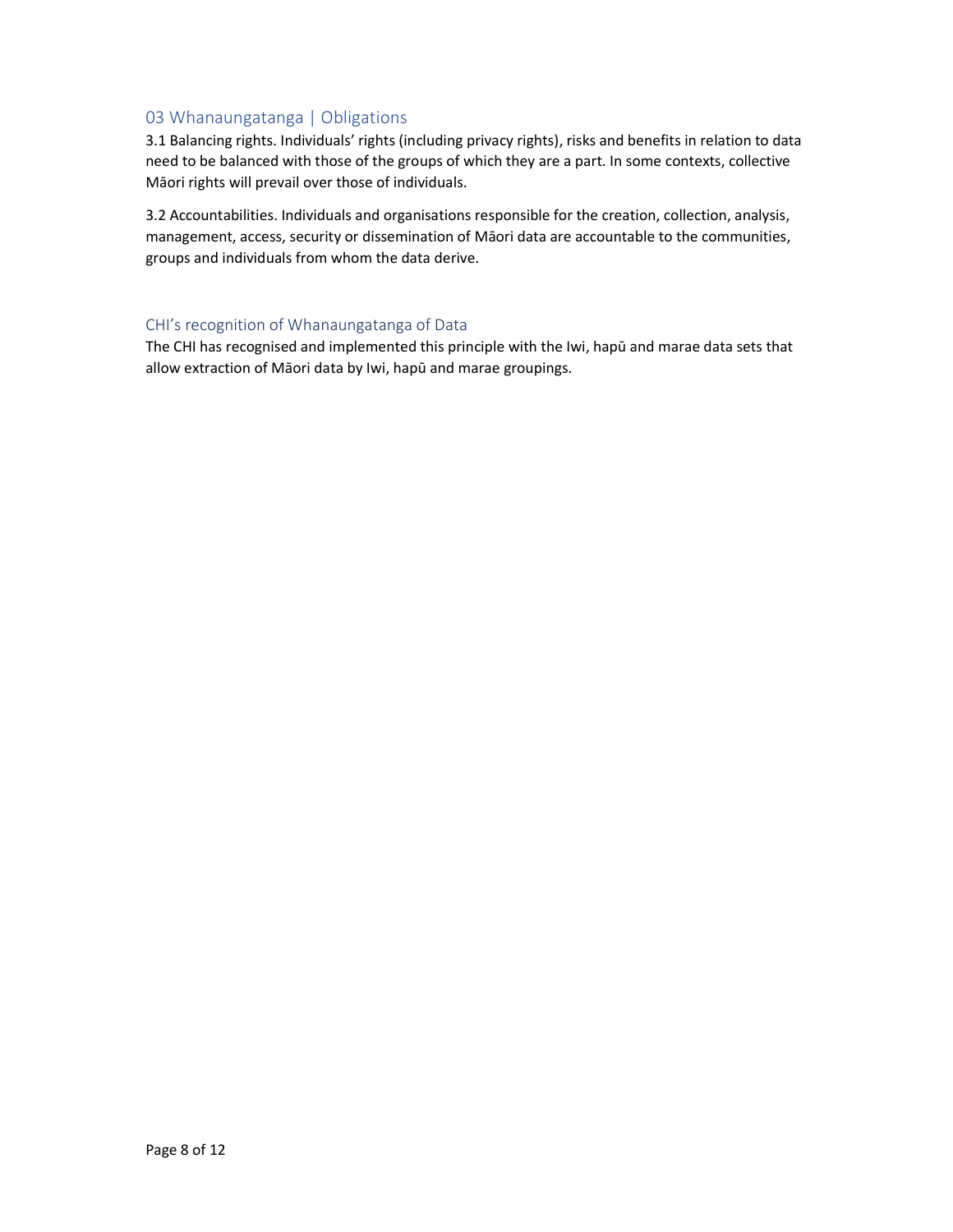# 04 Kotahitanga | Collective benefit

4.1 Benefit. Data ecosystems shall be designed and function in ways that enable Māori to derive individual and collective benefit.

4.2 Build capacity. Māori Data Sovereignty requires the development of a Māori workforce to enable the creation, collection, management, security, governance and application of data.

4.3 Connect. Connections between Māori and other Indigenous peoples shall be supported to enable the sharing of strategies, resources and ideas in relation to data, and the attainment of common goals.

#### CHI's recognition of Whanaungatanga of Data

The CHI Data Governance Group has a Māori data expert representative who also works with the CHI database administration team to ensure Māori, whānau, hapū and Iwi rights and desires are considered.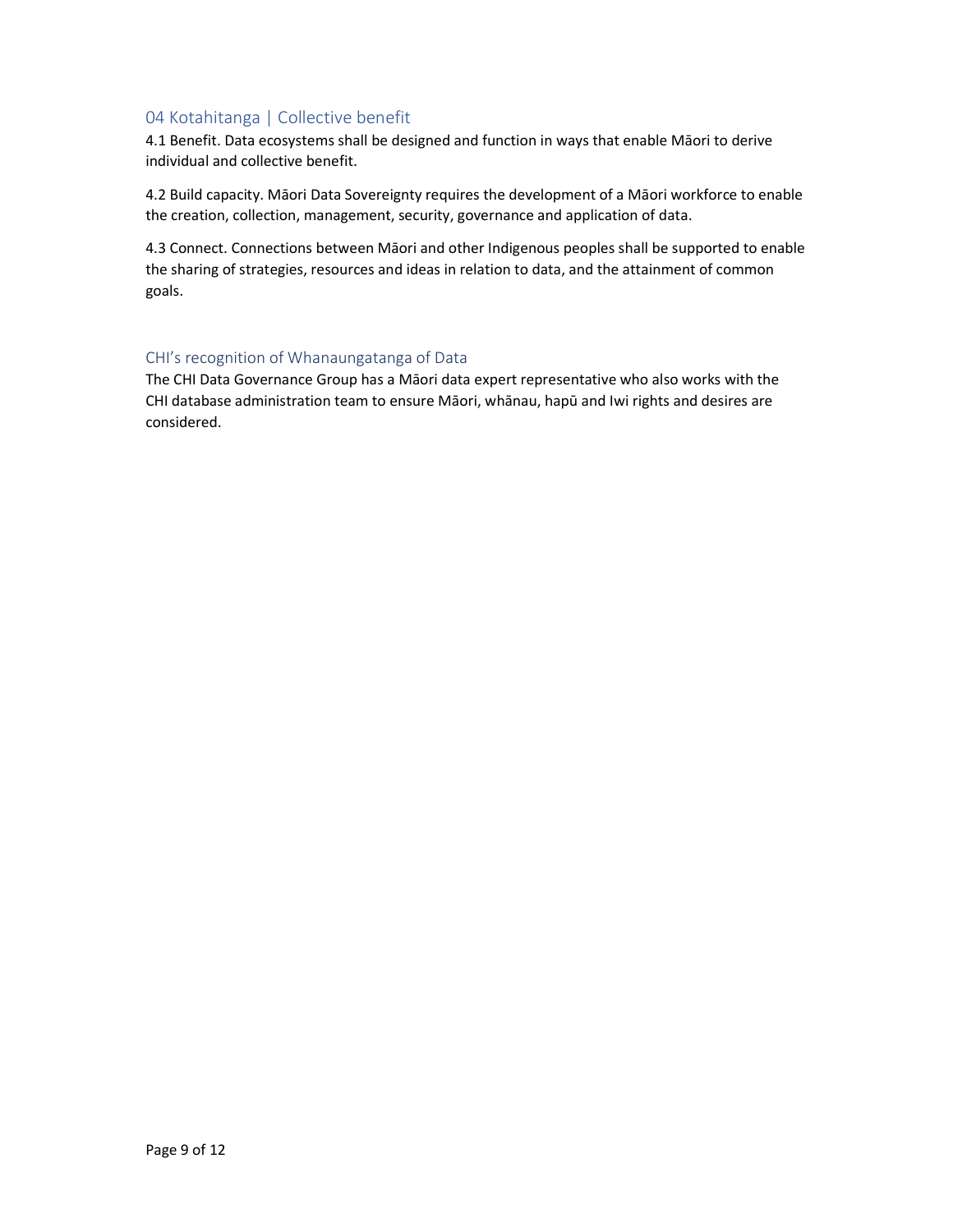# 05 Manaakitanga | Reciprocity

5.1 Respect. The collection, use and interpretation of data shall uphold the dignity of Māori communities, groups and individuals. Data analysis that stigmatises or blames Māori can result in collective and individual harm and should be actively avoided.

5.2 Consent. Free, prior and informed consent (FPIC)<sup>6</sup>. (FPIC) shall underpin the collection and use of all data from or about Māori. Less defined types of consent shall be balanced by stronger governance arrangements.

## CHI's recognition of Manaakitanga of Data

The CHI has committed to working with an Artificial Intelligence (AI) Expert to develop algorithms that will look for potential biases in the data CHI and the wider University have in the system.

Any biases that are identified will be addressed and used for positive outcomes.

The CHI have a commitment and a policy document "Te Tiriti and the UN Declaration of the Rights of Indigenous Peoples" that includes the UNDRIP article of Free, prior and informed consent (FPIC). All new consent forms will include the principles of FPIC.

We have ethical approval on all older consultations and data collected that prevent the CHI changing previous consent forms.

1

<sup>6</sup> https://www.un.org/development/desa/indigenouspeoples/publications/2016/10/free-prior-and-informedconsent-an-indigenous-peoples-right-and-a-good-practice-for-local-communities-fao/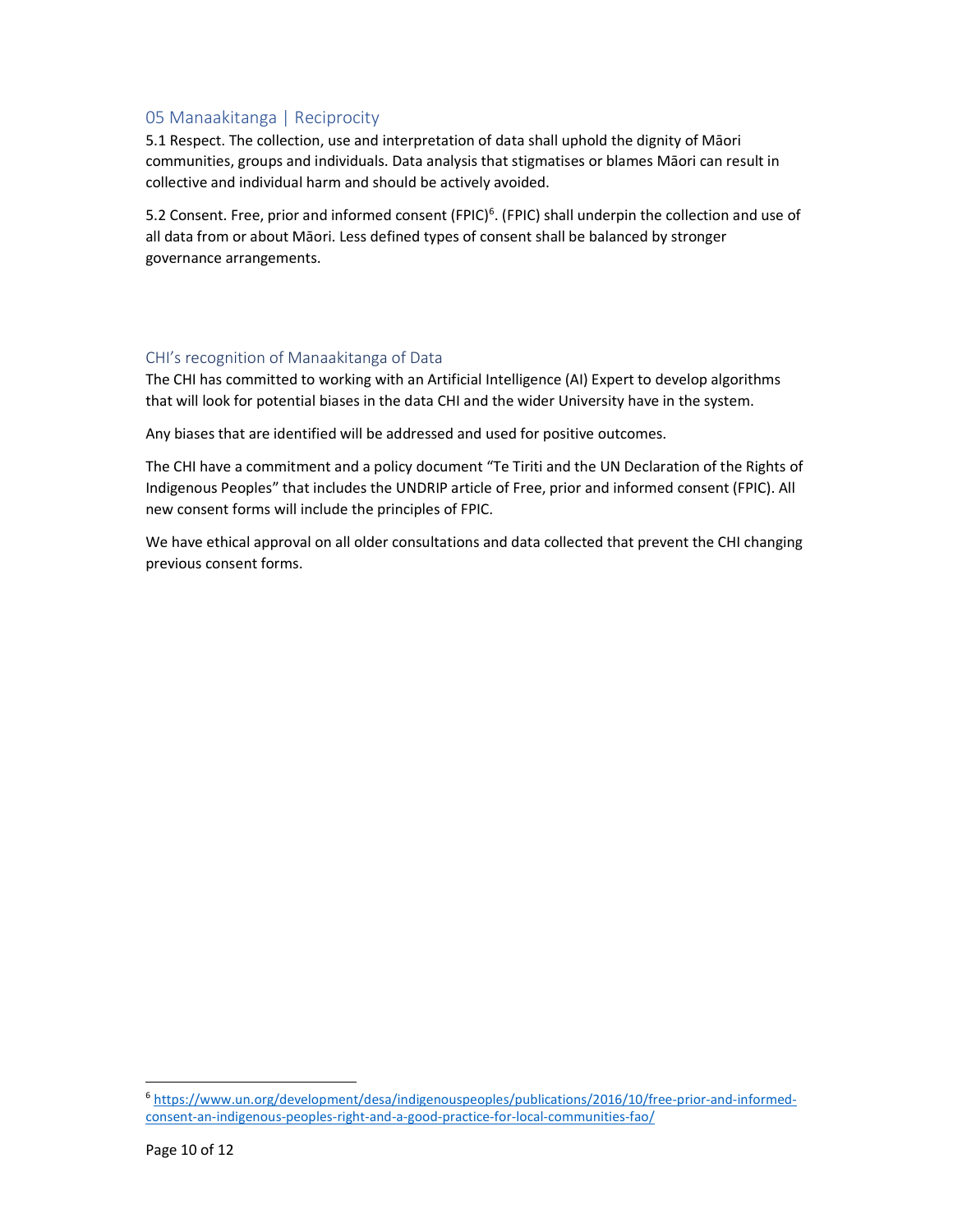# 06 Kaitiakitanga | Guardianship

6.1 Guardianship. Māori data shall be stored and transferred in such a way that it enables and reinforces the capacity of Māori to exercise kaitiakitanga over Māori data.

6.2 Ethics. Tikanga, kawa (protocols) and mātauranga (knowledge) shall underpin the protection, access and use of Māori data.

6.3 Restrictions. Māori shall decide which Māori data shall be controlled (tapu) or open (noa) access.

#### CHI's recognition of Manaakitanga of Data

All data within the CHI is subject to tikanga Māori principles that is associated with any Taonga Māori including karakia, whakatau and mihimihi.

The CHI has committed to kaupapa Māori principles in its day to day operations including research via its "CHI Tikanga Values and philosophy" commitment document.